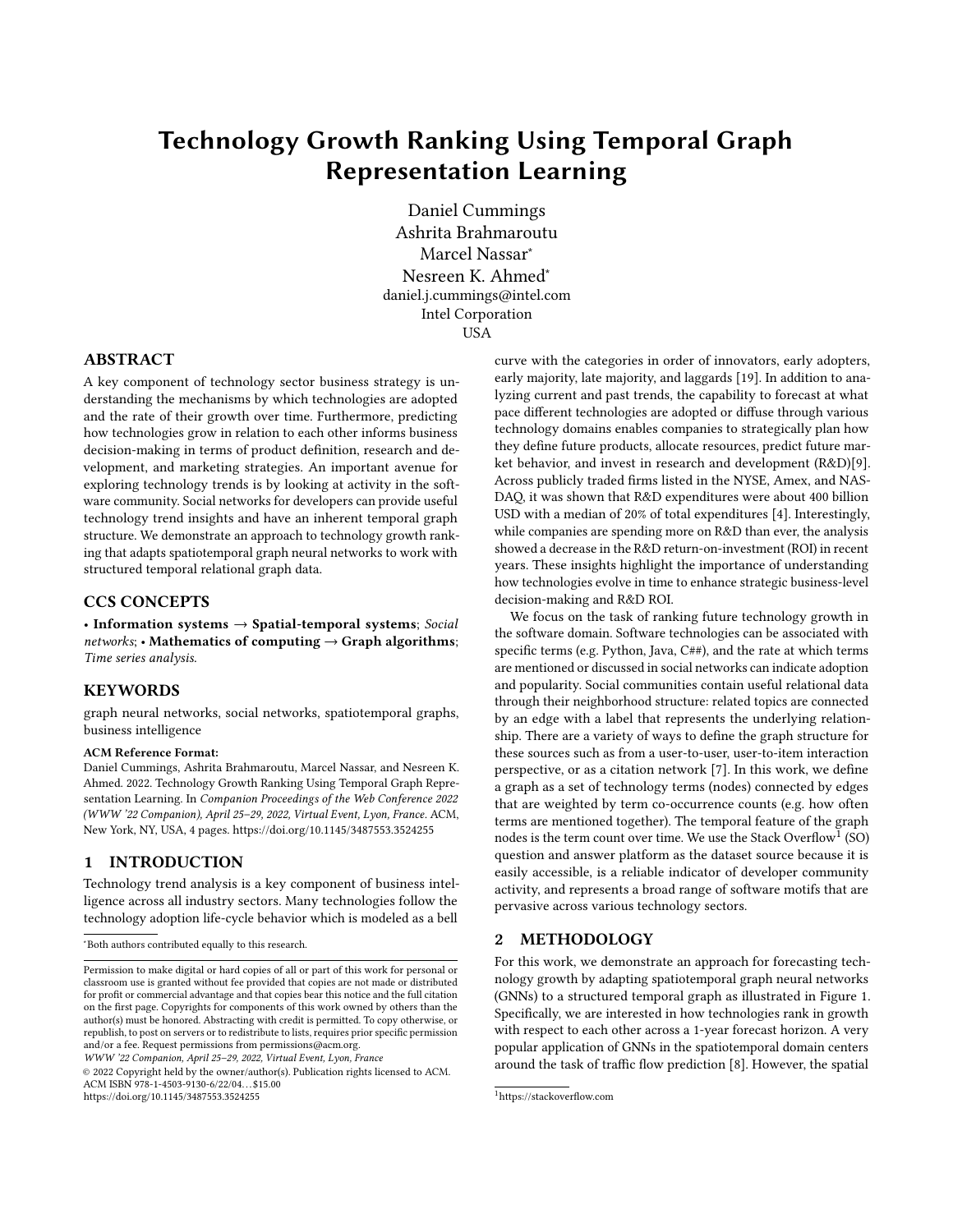<span id="page-1-0"></span>

Figure 1: Technology trend modeling flow using temporal GNNs.

proximity component can easily be replaced with any measure of relationship where we choose to use the technology term cooccurrence as the weighted edge mechanism. The graph features for each node are the Stack Overflow post tag counts (e.g. time series observations) where each time step represents the aggregated values for the week. Since we are training across nodes with varying observation scales, we apply z-score normalization as  $z = (x - \mu)/\sigma$ where x the sample,  $\mu$  the mean of the training samples, and  $\sigma$  the standard deviation of the training samples. For edge weighting, we note that each time a user posts a question, a list of relevant technology terms are tagged for that question. The tag list provides a basis for creating weighted edges between each term. To create the graph edge connections and edge weightings, we normalize the co-occurrence against other connected terms and average the shared co-occurrence edges.

#### 2.1 Models

The technology term growth ranking is calculated from the time series forecast produced by the temporal GNN. Time series forecasting involves fitting a model to predict future values up to a forecast horizon based on past values (lags) in a series. In our approach, we represent a set of technology domain terms as a weighted directed graph  $G = (\mathcal{V}, \mathcal{E}, A)$ , where V is a set of nodes (e.g., terms),  $\mathcal E$ is a set of edges, and  $A \in \mathbb{R}^{N \times N}$  is a weighted adjacency matrix representing the node-to-node affinity (e.g., normalized term cooccurrence with values from 0 to 1). We denote the technology term occurrence observed on  $G$  as a graph signal  $\boldsymbol{X} \in \mathbb{R}^{N \times P}$ , where  $P$  is the number of node attribute features (e.g. length of historical time series). Given that  $X_t$  represents the graph signal observed at time , the technology term forecasting problem aims to learn a function  $f$  that maps historical graph signals to future  $T$  graph signals:

$$
[\boldsymbol{X}_{(t+1)},...,\boldsymbol{X}_{(t+T)}] = f(\mathcal{G};[\boldsymbol{X}_{(t-n)},...,\boldsymbol{X}_{(t-1)},\boldsymbol{X}_{(t)}]) \qquad (1)
$$

A spatiotemporal GNN model combines temporal deep learning techniques such as recurrent neural networks (RNNs) with graph representation learning. The graph representation learning component can be generalized by the message passing formalism: node and edge attributes are parameterized functions that generate compressed representations which propagate between nodes based on a message-passing and aggregation strategy to form new representations at each layer. Popular examples of this include

Graph Convolutional Network (GCN) [\[10\]](#page-3-6) and ChebyConv [\[5\]](#page-3-7). The temporal learning component can be added by incorporating recurrent deep learning approaches such as Long Short-Term Memory (LSTM) [\[6\]](#page-3-8) and Gated Recurrent Unit (GRU) [\[3\]](#page-3-9) networks. Since the graph has a temporal sequence associated with each node, message passing at each time point allows the fused temporal and graph learning layers to train jointly. This generalized spatiotemporal framework allows for different combinations of temporal and GNN layers to be applied. For additional background on the spatiotemporal algorithms and GNN theory, we refer to the prior mentioned model references and work by [\[21\]](#page-3-10).

To perform our forecasting and ranking task, we choose to evaluate our structured graphs using the following spatiotemporal GNN models as shown in Table [1:](#page-1-1) Graph Convolutional Recurrent Network (GConvGRU, GConvLSTM) [\[16\]](#page-3-11), Diffusion Convolutional Recurrent Neural Network (DCRNN) [\[11\]](#page-3-12), and Temporal Graph Convolutional Network (T-GCN) [\[20\]](#page-3-13). While not comprehensive of all possibilities, these models represent well-known spatiotemporal modeling approaches and can be leveraged from the PyTorch Geo-metric Temporal<sup>[2](#page-1-2)</sup> library [\[14\]](#page-3-14). For parameter tuning we search over the learning rate (0.01-0.001), graph filter support  $K$  (1-4 graph hops) [\[16\]](#page-3-11), and node feature input lags. Additionally, we use the Adam optimizer and find that L1 loss gives a better model performance than L2.

<span id="page-1-1"></span>Table 1: Spatiotemporal GNN Model Comparison.

| Model             | Temporal Layer | <b>GNN</b> Layer |
|-------------------|----------------|------------------|
| GConvGRU [16]     | GRU            | Chebyshev        |
| GConvLSTM [16]    | <b>LSTM</b>    | Chebyshev        |
| DCRNN [11]        | <b>GRU</b>     | DiffConv         |
| <b>T-GCN</b> [20] | GRU            | GCN              |

For non-graphical model comparisons, we evaluate several wellknown models used for business intelligence applications. The first is Prophet, an additive regression model that accounts for weekly and yearly seasonal components [\[17\]](#page-3-15). The next is DeepAR, a popular model that uses an autoregressive recurrent neural network approach and is often used as a benchmark [\[15\]](#page-3-16). Additionally, we

<span id="page-1-2"></span> $2$ https://pytorch-geometric-temporal.readthedocs.io/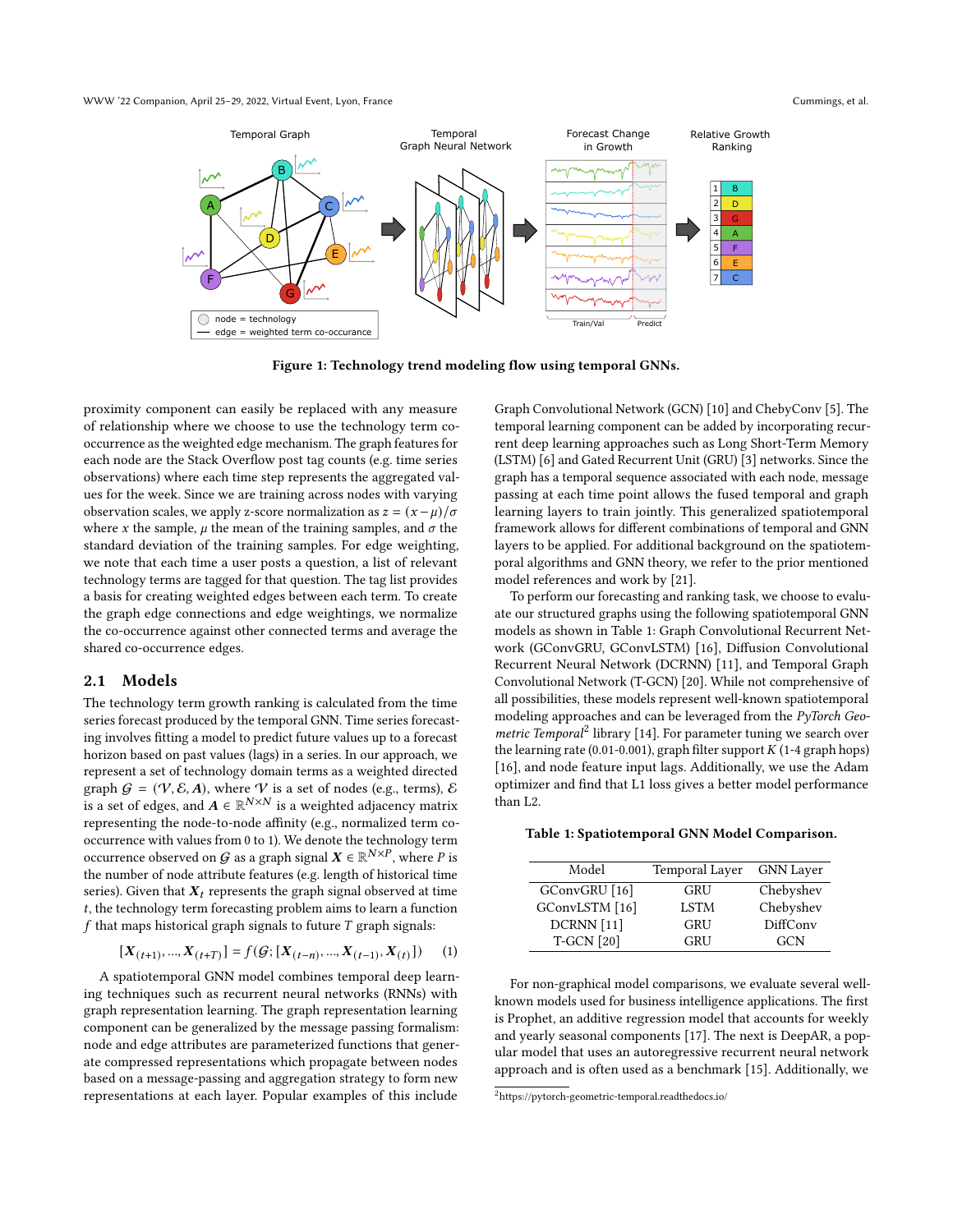run N-BEATS [\[13\]](#page-3-17) which uses a deep stack of fully-connected layers and has emerged as a state-of-the-art benchmark given its performance on the M4 competition dataset [\[12\]](#page-3-18). Finally, we use a baseline that always predicts the last known value before the forecast.

To measure the performance of the models in consideration, we looked at two aspects of the problem statement, the time series forecasting and growth ranking metrics. To evaluate the time series forecasting performance between the models, we use the symmetric mean absolute percentage error (sMAPE) given its prevalence in benchmarks (e.g. M3, M4) and interpretability as a relative error metric [\[1\]](#page-3-19). SMAPE is defined as

$$
sMAPE = \frac{100}{T} \sum_{t=1}^{T} \frac{|F_t - Y_t|}{(|Y_t| + |F_t|) / 2}
$$
 (2)

where  $T$  is the number of samples within forecast horizon,  $F_t$  is the prediction,  $Y_t$  is the target.

Most time series evaluation approaches focus on the predicted versus ground truth performance for each individual series. However, we highlight that from a business intelligence perspective, it can be more important to understand how the trends evolve with respect to each other. If a model gives a good error score on the forecast but fails in the growth ranking of each series with respect to each other, then some key insights are lost. In other words, unique combinations of over-forecasting and under-forecasting between the multiple time series under consideration can lead to a good aggregated sMAPE score but a poor ranking performance. Given that we're interested in the trends of all nodes in the graph relative to each other, we create a ground truth ranking of the technology terms at each time step in the forecast by ranking the difference of the last known value of each term's time series  $y_t$  and the value at  $\{y_{t+1}, ..., y_{t+T}\}\$ in order of highest growth to lowest. We similarly create a predicted ranking and end up with two ordinal lists for each time step. The Kendall rank correlation coefficient ( $\tau_B$ ) is used to measure the degree of similarity between the two rankings.

#### 2.2 Datasets

We demonstrate the use of the structured approach on four datasets extracted from Stack Overflow as shown in Table [2.](#page-2-0) SO-Top50 represents the top Stack Overflow tags, SO-Prg contains the terms for the top ninety programming language terms, and SO-Bigdata and SO-ML contain popular terms from big data processing platforms and machine learning libraries respectively.

<span id="page-2-0"></span>Table 2: Stack Overflow dataset descriptions.

| Topic Graph    | $\mathcal V$ | ε    | <b>Example Terms</b>       |
|----------------|--------------|------|----------------------------|
| $SO$ -Top $50$ | 50           | 1225 | $c*, c++,$ java, python, r |
| $SO-Prg$       | 90           | 4005 | reactjs, javascript, sql   |
| SO-Bigdata     | 40           | 780  | apache-spark, scala, sql   |
| SO-ML          | 30           | 435  | pandas, numpy, pytorch     |

For the temporal GNN model training and validation, we use five years of historic data (June 2015 to June 2020) and reserve the past year (June 2020 to June 2021) for the forecast evaluation. Each time step represents the term count observations by week. A portion of the newer technology terms did not have any observations earlier

than 2015 hence the 5-year window training limit. We train on 260-weeks (5 years) of observations and predict on a 52-week (1 year) multi-step forecast horizon. While certain high-level business R&D strategies can be formulated on a long-term basis (e.g. 2-5 years), specific research allocation decisions change year-to-year due to the rapidly evolving technology landscape. A year forecast (with weekly granularity) can lend important insight during the yearly strategic planning cycle.

## 3 RESULTS

The time series forecasting component of the results for our datasets is shown in Table [3.](#page-2-1) The averaged sMAPE is evaluated over the 52-week multi-step forecast horizon and the results are the mean of 10 trials for each model. The last known baseline represents the last known observation count for each technology term prior to forecasting. We find that the temporal GNN models perform well across the datasets but note that sMAPE does not necessarily indicate a good ranking as shown later.

<span id="page-2-1"></span>Table 3: Time series forecasting results (sMAPE) for a 52 week horizon.

| Model        | $SO$ -Top $50$ | $SO-Prg$       | SO-Bigdata     | SO-ML          |
|--------------|----------------|----------------|----------------|----------------|
| Last Known   | 74.7           | 107.0          | 130.7          | 103.2          |
| Prophet      | 19.0           | 32.3           | 51.0           | 33.7           |
| DeepAR       | $24.9 \pm 0.8$ | $23.9 \pm 0.9$ | $40.2 \pm 1.3$ | $22.8 \pm 0.7$ |
| N-BEATS      | $15.1 \pm 0.4$ | $21.3 \pm 0.5$ | $37.7 \pm 0.9$ | $23.2 \pm 0.5$ |
| GConvGRU     | $13.8 \pm 0.1$ | $24.8 \pm 0.1$ | $35.9 \pm 0.2$ | $21.8 \pm 0.1$ |
| GConvLSTM    | $18.9 \pm 0.1$ | $20.1 \pm 0.2$ | $35.8 \pm 0.2$ | $24.8 \pm 0.2$ |
| <b>DCRNN</b> | $16.0 \pm 0.1$ | $24.1 \pm 0.1$ | $37.3 \pm 0.2$ | $20.6 \pm 0.1$ |
| TGCN         | $20.1 \pm 0.2$ | $31.6 \pm 0.2$ | $39.8 \pm 0.3$ | $26.7 \pm 0.2$ |

The technology growth ranking performance, as given by the rank correlation coefficient, is given in Table [4.](#page-2-2) For each model, we average the coefficients over the forecast horizon of 52-weeks. The GConvGRU and GConvLSTM models perform consistently well in rank correlation. To offer a more detailed view, Figure [2](#page-3-20) shows the rank correlation using the SO-Bigdata graph illustrating that the GConvGRU model generally outperforms the others for each week in the forecast period.

<span id="page-2-2"></span>Table 4: Kendall  $(\tau_B)$  rank correlation results averaged over a 52-week forecast period by dataset.

|  |              | $SO$ -Top $50$ | $SO-Prg$   | SO-Bigdata | SO-ML      |
|--|--------------|----------------|------------|------------|------------|
|  | Model        | $(\tau_R)$     | $(\tau_B)$ | $(\tau_R)$ | $(\tau_B)$ |
|  | Last Known   | 0.052          | $-0.041$   | $-0.154$   | $-0.025$   |
|  | Prophet      | 0.011          | 0.010      | 0.061      | $-0.0220$  |
|  | DeepAR       | 0.057          | 0.427      | 0.244      | 0.457      |
|  | N-Beats      | 0.354          | 0.202      | 0.143      | 0.360      |
|  | GConvGRU     | 0.484          | 0.463      | 0.486      | 0.459      |
|  | GConvLSTM    | 0.345          | 0.491      | 0.498      | 0.544      |
|  | <b>DCRNN</b> | 0.184          | 0.321      | 0.412      | 0.458      |
|  | T-GCN        | 0.437          | 0.480      | 0.356      | 0.515      |
|  |              |                |            |            |            |